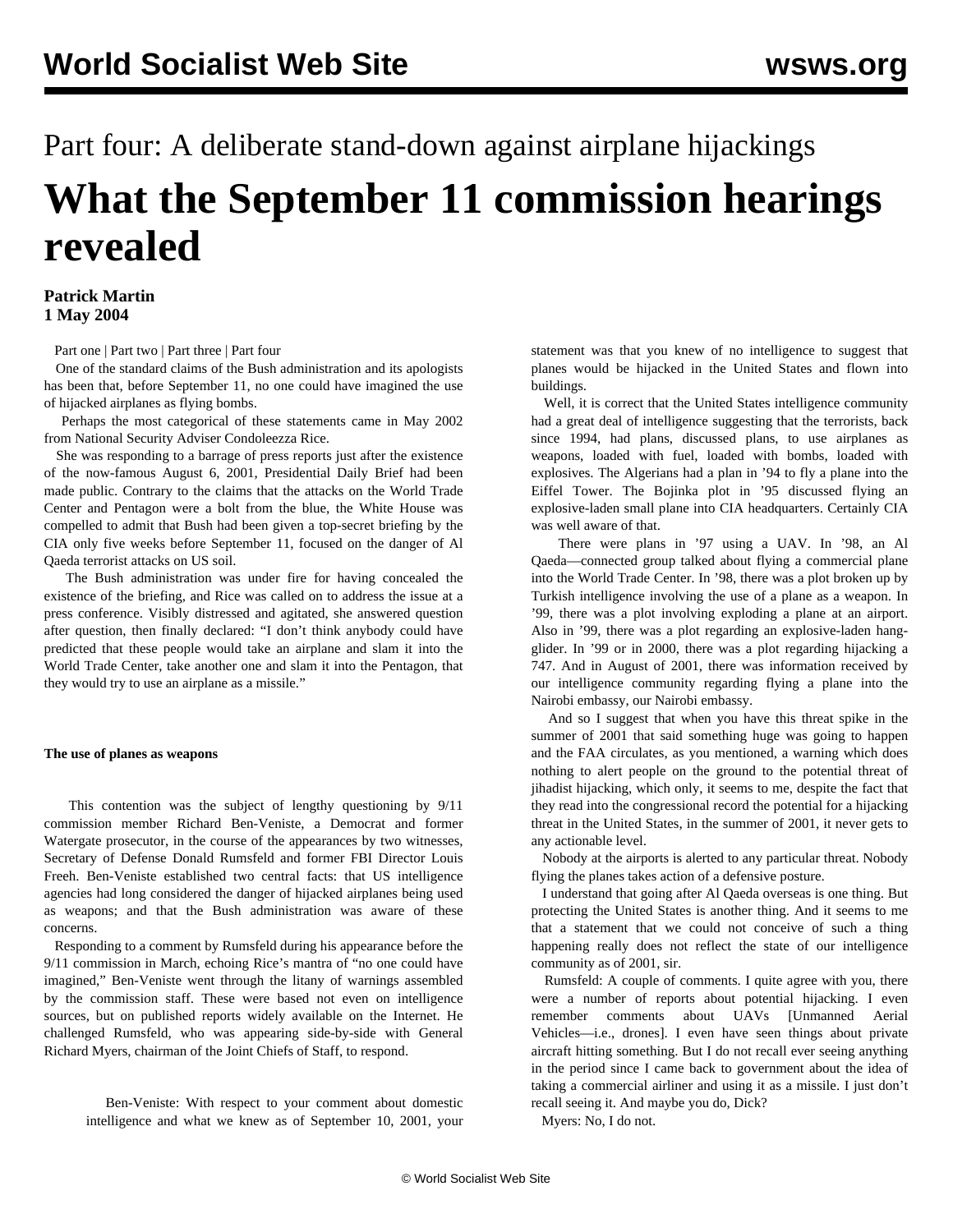Ben-Veniste: Well, the fact is that our staff has—and the joint inquiry before us, I must say—has come up with eight or ten examples which are well known in the intelligence community. My goodness, there was an example of an individual who flew a small plane and landed right next to the White House.

Rumsfeld: I remember.

 Ben-Veniste: Crash landed that. The CIA knew that there was a plot to fly an explosive-laden plane into CIA headquarters. So we do, within our intelligence community, have very much in mind the fact that this is a potential technique.

### **What US intelligence agencies knew**

 At the April public hearing, the 9/11 commissioner took FBI Director Freeh through the following discussion, which confirms that US intelligence agencies had considered the danger of hijacked airplanes being used as weapons as far back as the mid-1990s:

 Ben-Veniste: Let me turn to the subject of the state of the intelligence community's knowledge regarding the potential for the use of airplanes as weapons, a subject of obvious interest to this commission. Did the subject of planes as weapons come up in planning for security of the Olympics held in Atlanta in 1996?

 Freeh: Yes, I believe it came up in a series of these, as we call them, special events. These were intergovernmental planning strategy sessions and operations. And I think in the years 2000, 2001, even going back maybe to the 2000 Olympics, that was always one of the considerations in the planning. And resources were actually designated to deal with that particular threat.

 Ben-Veniste: So it was well-known in the intelligence community that one of the potential areas or devices to be used by terrorists, which they had discussed, according to our intelligence information, was the use of airplanes, either packed with explosives or otherwise, in suicide missions?

 Freeh: That was part of the planning for those events, that's correct.

 Ben-Veniste then focused on the transition from the Clinton to the second Bush administration, and particularly the planning for the Genoa summit of the G-8 countries, in June 2001:

> Ben-Veniste: Did that come up, the same subject, come up again? I know you carried on from the Clinton administration through six months, more or less, of the Bush administration. Did that subject come up again in the planning for the G-8 summit in Italy?

> Freeh: I don't recall that it did, but I would not have been involved in that planning. The FBI would not have been involved in that particular planning.

> Ben-Veniste: We were advised that there was a CAP or no-fly zone imposed over first Naples, in the preplanning session, and then Genoa during the meeting of the eight heads of state. And that subsequently it was disclosed the President Mubarak of Egypt had warned of a potential suicide flight using explosive-packed airplanes to fly into the summit meeting.

Freeh: I don't dispute that. But that planning would be done by

the Secret Service, probably the Department of Defense. We would not have been involved in that event outside the United States in terms of the special planning, although we probably detailed some people there.

 The questioning then shifted to air defense plans against such suicide hijackings:

 Ben-Veniste: Let me ask you this: To your knowledge, coming back to the United States, was the intelligence information accumulated by the year 2001 regarding various plots, real or otherwise, to crash planes using suicide pilots integrated into any air defense plan for protecting the homeland, and particularly our nation's capital?

Freeh: I'm not aware of such a plan.

 Ben-Veniste: Can you explain why it was, given the fact that we knew this information, and given the fact that, as we know now, our air defense system on 9/11 was looking outward in a Cold Warposture, rather than inward, in a protective posture, that we didn't have such a plan? Was that a failure of the Clinton administration, was that a failure of the Bush administration, given all of the information that we had accumulated at that time?

 Freeh: Well, I mean, I don't know that I would characterize it as a failure by either administration. I know, you know, by that time there were air defense systems with respect to the White House. There were air defense systems that the military command in the Washington DC area, you know, had incorporated. I don't think there were probably—at least I never was aware of a plan that contemplated commercial airliners being used as weapons after a hijacking. I don't think that was integrated in any plan.

 Significantly, according to Freeh and Ben-Veniste, the Pentagon was involved in air defense plans for the Genoa summit, where for security reasons Bush slept on a US Navy ship anchored offshore, rather than in an Italian hotel. Anti-aircraft weapons were deployed around the city with orders to shoot down a hijacked plane that might target the assembled presidents and prime ministers. But no such precautions were taken in Washington DC.

#### **The NORAD exercise**

 Coincident with last month's public questioning of CIA and FBI officials by the 9/11 commission, the *Washington Post* reported that the North American Aerospace Defense Command, NORAD, had discussed the possibility of a hijacked jetliner being flown into the Pentagon in a suicide attack only months before September 11—and after Rumsfeld had assumed control of the Department of Defense.

 The *Post* article, published April 15, said: "While planning a high-level training exercise months before the Sept. 11, 2001, attacks, U.S. military officials considered a scenario in which a hijacked foreign commercial airliner flew into the Pentagon, defense officials said yesterday."

 This report was based on an email message from a retired army officer, written just after September 11, defending the conduct of NORAD during the terrorist attacks. The air defense agency was widely criticized for the unaccountable delay in scrambling jet fighters over New York City and Washington after the four hijackings were reported to the FAA.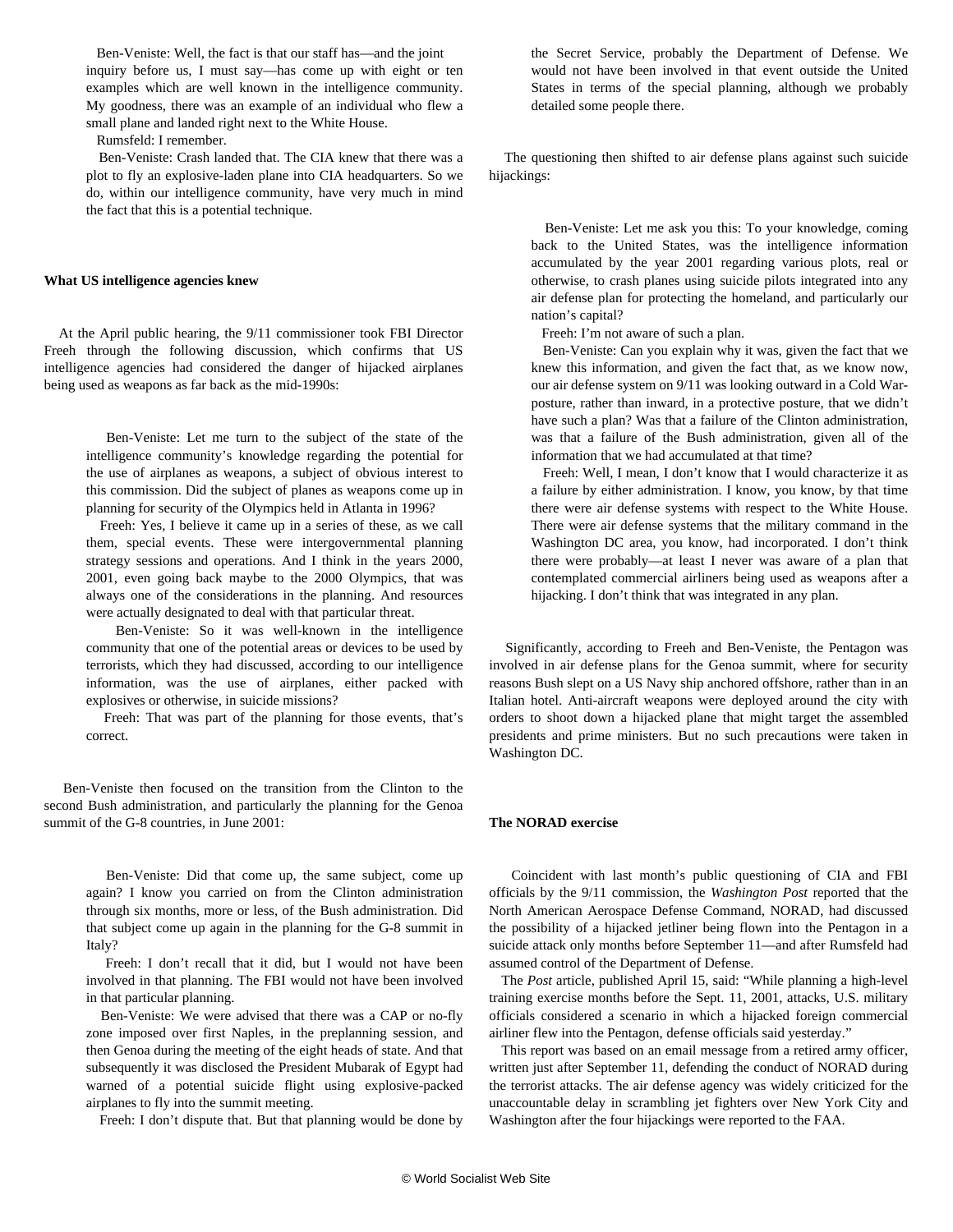The officer recalled that the hijacking scenario had been proposed by one NORAD planner and was rejected by "Joint Staff action officers" as "too unrealistic." His email also cited opposition from the US Pacific Command, which regarded the notion as a distraction from "their exercise objectives." A Pentagon spokesman confirmed that the scenario had been suggested and rejected for the exercise, known as Positive Force, which was to practice control of military forces under wartime conditions where the Pentagon building itself had been made unusable.

 NORAD's role on September 11 will be the subject of further testimony before the 9/11 commission later in May. Forty-four minutes elapsed between the crash of American Airlines Flight 11 into the World Trade Center and the launching of fighters from the Langley Air Force Base in Virginia. No fighters were launched from Andrews Air Force Base, the closest facility to Washington.

 It remains unclear when President Bush issued an order to authorize air defense fighters to shoot down hijacked airliners, and how or even whether that order was communicated through the Pentagon to NORAD fighter pilots. NORAD officers have said they did not learn of the order until 10:10 a.m. on the day of the attacks, after the fourth jet crashed in rural Pennsylvania. The agency initially failed to turn over documents sought by the 9/11 commission, forcing the panel to issue a formal subpoena to the Pentagon.

#### **Why no precautions against an ordinary hijacking?**

 The "failure of imagination" claims fall to pieces if one simply accepts their premise and asks a logical follow-up question. Suppose it is conceded, against all the historical evidence, that no one in the Bush administration conceived of the possibility that hijacked airliners could be used as flying bombs. But what about measures to prevent a hijacking of the more familiar character, in which the hijackers seek to take the passengers hostage for some political purpose? It is clear from the record that elementary security precautions against such an attack were neglected.

 On July 5, 2001, in response to multiple intelligence alerts and the constant pressure from Richard Clarke, the top counterterrorist official at the National Security Council, National Security Adviser Condoleezza Rice and Andrew Card, the White House chief of staff, asked the heads of major domestic agencies to meet in the White House to be briefed by Clarke. The agencies summoned included, in addition to the FBI, the Federal Aviation Administration, the Customs Service, and the Immigration and Naturalization Service.

 On July 6, an email message from Clarke to Rice outlined a number of steps agreed on at the meeting, including a decision that the FBI, CIA and Pentagon would develop "detailed response plans in the event of three to five simultaneous attacks."

 Yet the substance of these decisions was not communicated to the officials responsible for carrying them out. Neither FAA Administrator Jane Garvey nor her boss, Secretary of Transportation Norman Mineta, was informed of the decisions of the July 5 meeting. The FAA issued a security warning to the airlines, urging greater awareness of the threat of hijacking, but did not require any specific actions. FBI field offices were never informed of the warnings of domestic terrorist attacks.

 According to the 9/11 staff preliminary report, "Beginning on July 27, the FAA issued several security directives to US air carriers prior to September 11. In addition, the FAA issued a number of general warnings about potential threats, primarily overseas, to civil aviation. None of these warnings required the implementation of additional aviation security measures. They urged air carriers to be alert."

 Democratic commissioner Jamie Gorelick, deputy attorney general in the Clinton administration, raised the issue with Condoleezza Rice during her testimony April 8, but Bush's national security adviser seemed tonguetied.

 Gorelick: And let me just give you some facts as I see them and let you comment on them.

 First of all, while it may be that Dick Clarke was informing you, many of the other people at the CSG-level, and the people who were brought to the table from the domestic agencies, were not telling their principals. Secretary Mineta, the secretary of transportation, had no idea of the threat. The administrator of the FAA, responsible for security on our airlines, had no idea. Yes, the attorney general was briefed, but there was no evidence of any activity by him about this.

 You indicate in your statement that the FBI tasked its field offices to find out what was going on out there. We have no record of that. The Washington field office international terrorism people say they never heard about the threat, they never heard about the warnings, they were not asked to come to the table and shake those trees. SACs, special agents in charge, around the country—Miami in particular—no knowledge of this. And so, I really come back to you—and let me add one other thing. Have you actually looked at the—analyzed the messages that the FBI put out?

Rice: Yes.

 Gorelick: To me, and you're free to comment on them, they are feckless. They don't tell anybody anything. They don't bring anyone to battle stations.

 Former Senator Bob Kerrey, a Democratic commissioner who is a fervent supporter of the war in Iraq, summed up the contradictions in the Bush administration's claim that it was surprised on September 11 despite being at "battle stations," as Rice put it, against the threat of Al Qaeda terrorism. He was questioning former CIA counterterrorism chief Cofer Black, and he made reference to the tape-recorded discussion between Betty Ong, a flight attendant who died on one of the hijacked jets, and FAA controllers on the ground:

 Kerrey: Let me ask you one last question: How in God's name did this thing happen? I've got to tell you, I hear battle stations and everything we're doing, and at our airports we were at ease. We were stacked arms. We were not prepared for a hijacking. And you may say, "Well, we didn't know all the conspiracy"—a hijacking surprised us. That's what Betty Ong said, when we heard her voice, that the government and the FAA—none of us were prepared for even a simple hijacking. How in God's name did that happen?

Black: Am I meant to answer that, sir?

 Kerrey: Yes. If you can. If can't fine. I mean, I'm not sure I could.

 Black: My answer is that I don't know, but what I will say is that, from my perspective, that's why we tend to be a group of pretty paranoid people who don't get to sleep much.

 Kerrey's point is worth pondering. The warhawk senator expresses exasperation at the transparent falseness of the Bush administration's claims that it had taken the threat of terrorist attacks seriously before 9/11. Even elementary precautions against conventional hijacking were not